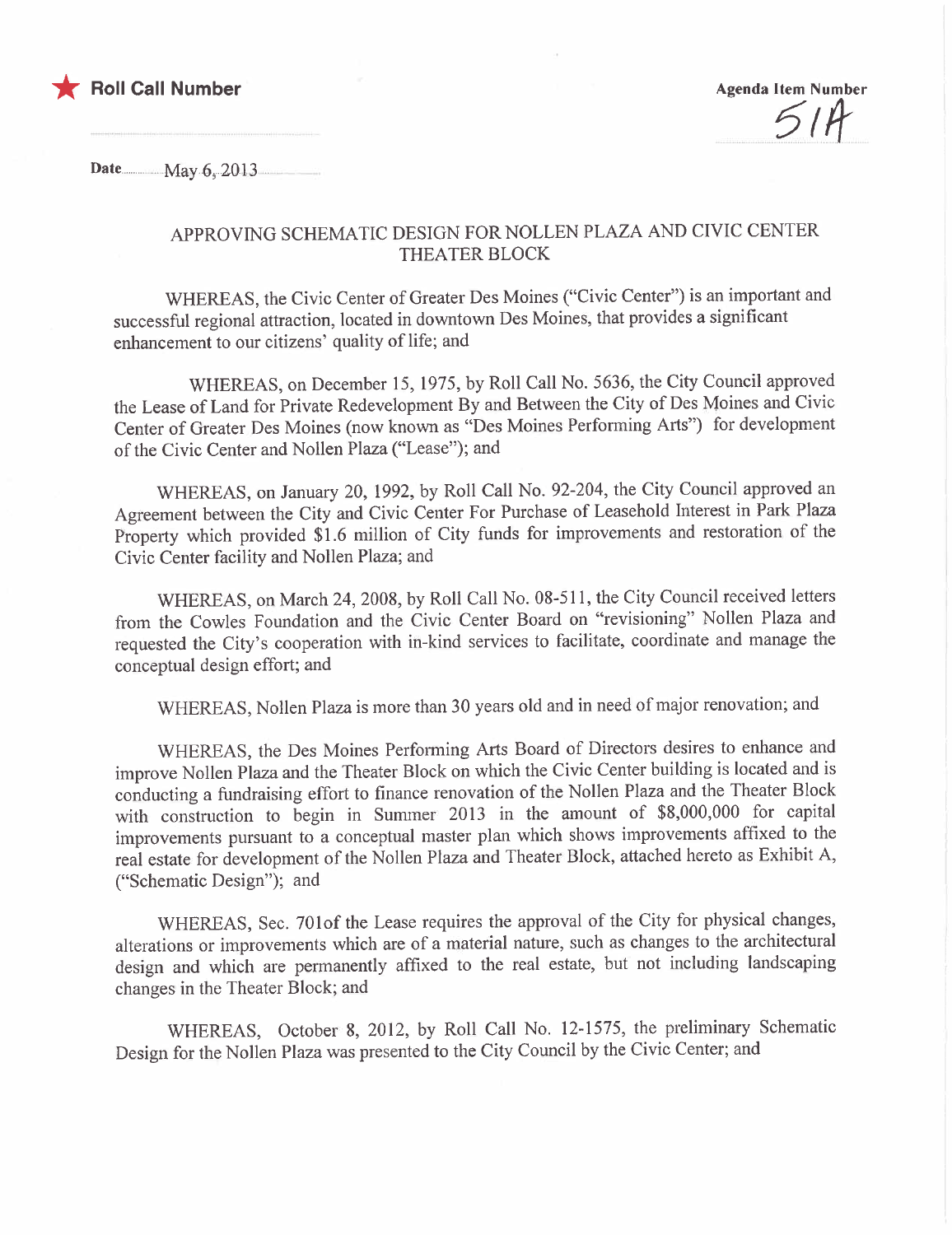

Date.... .......May...6,..20.l3.

WHEREAS, on October 16, 2012, the Urban Design Review Board approved the preliminary Schematic Design for Nollen Plaza; and

WHEREAS, on October 17, 2012, the Access Advisory Board approved the preliminary Schematic Design for Nollen Plaza; and

WHEREAS, on October 24, 2012, the Plan and Zoning Commission approved the preliminary Schematic Design for Nollen Plaza; and

WHEREAS, on November 20, 2012, the Park and Recreation Board reviewed the preliminary Schematic Design for Nollen Plaza and provided comments requesting that additional grass be provided and that plans for maintenance be addressed.

NOW, THEREFORE, BE IT RESOLVED by the City Council of the City of Des Moines, Iowa, that the Schematic Design for material and capital improvements at Nollen Plaza and the Theater Block attached hereto as Exhibit A be and is hereby approved and all improvements made by the Des Moines Performing Arts in accordance with the Schematic Design are hereby approved.

(Council Communication Number 13- $\frac{33}{1}$ )

Moved by to adopt.

Approved as to Fonn:

ann Di Dareto

Ann DiDonato Assistant City Attorney

| <b>COUNCIL ACTION</b>                             | <b>YEAS</b> | <b>NAYS</b> | <b>PASS</b> | <b>ABSENT</b> | <b>CERTIFICATE</b>                                                                                                                                                                                      |  |  |
|---------------------------------------------------|-------------|-------------|-------------|---------------|---------------------------------------------------------------------------------------------------------------------------------------------------------------------------------------------------------|--|--|
| <b>COWNIE</b>                                     |             |             |             |               |                                                                                                                                                                                                         |  |  |
| <b>COLEMAN</b>                                    |             |             |             |               | I, DIANE RAUH, City Clerk of said City hereby<br>certify that at a meeting of the City Council of<br>said City of Des Moines, held on the above date,<br>among other proceedings the above was adopted. |  |  |
| <b>GRIESS</b>                                     |             |             |             |               |                                                                                                                                                                                                         |  |  |
| <b>HENSLEY</b>                                    |             |             |             |               |                                                                                                                                                                                                         |  |  |
| <b>MAHAFFEY</b>                                   |             |             |             |               |                                                                                                                                                                                                         |  |  |
| <b>MEYER</b>                                      |             |             |             |               | IN WITNESS WHEREOF, I have hereunto set my<br>hand and affixed my seal the day and year first                                                                                                           |  |  |
| <b>MOORE</b>                                      |             |             |             |               | above written.                                                                                                                                                                                          |  |  |
| <b>TOTAL</b>                                      |             |             |             |               |                                                                                                                                                                                                         |  |  |
| <b>APPROVED</b><br><b>MOTION CARRIED</b><br>Mayor |             |             |             |               | <b>City Clerk</b>                                                                                                                                                                                       |  |  |
|                                                   |             |             |             |               |                                                                                                                                                                                                         |  |  |